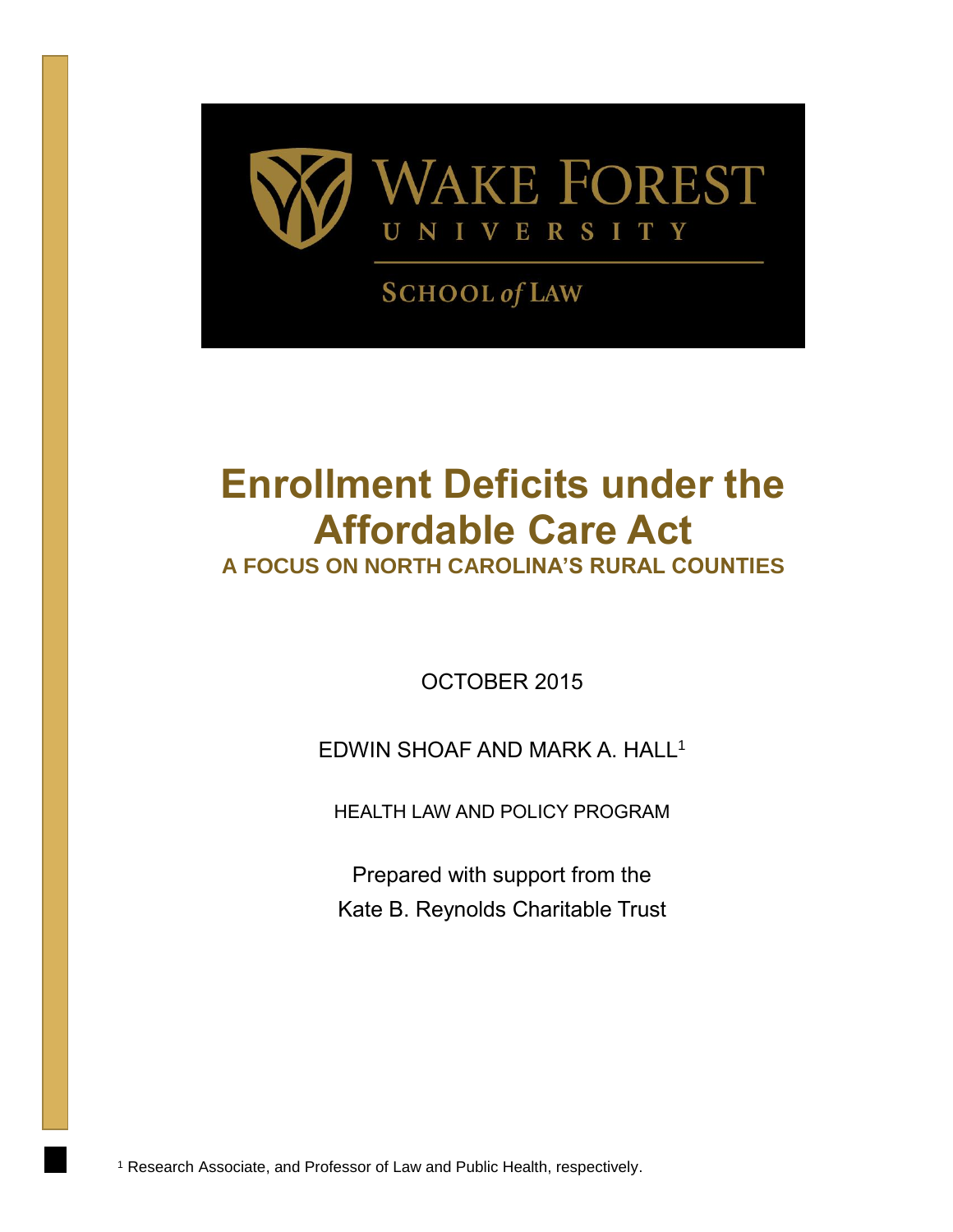# **1 INTRODUCTION**

The Affordable Care Act (ACA) has presented unprecedented opportunities to reduce the number of people without health insurance. Even though North Carolina has not expanded Medicaid for people in poverty, the ACA provides substantial subsidies to people above poverty to purchase coverage through the newly established "marketplace" exchange: healthcare.gov.

We are now approaching the third "open enrollment" season under the ACA, during which people can enroll with an insurer regardless of health conditions or family or job situation. During the first two open enrollments North Carolina has been one of the most successful states in enrolling people eligible for marketplace subsidies. However, only about half of people eligible for subsidies so far have enrolled, and this enrollment deficit varies across the state. Therefore, we collected available data to answer two questions: in which NC counties are enrollment deficits the greatest, and what are the socio-economic characteristics of these counties? In particular, we focus on rural counties in keeping with the strategic priorities of the Kate B. Reynolds Charitable Trust.

### **1.1 DATA SOURCES AND CALCULATION**

We primarily rely on two sources for our data. The U.S. Census Bureau's American Communities Survey (ACS) provides county-level data about population, median income, educational attainment, and percentage of the population that is foreign; for most of these measures, it is necessary to average over the five year period 2009-2013.

The Henry J. Kaiser Family Foundation (Kaiser) was the source for our more specialized data on marketplace enrollment and eligibility.<sup>1</sup> Kaiser obtained marketplace enrollment information from the U.S. Department of Health and Human Services' (DHHS) Consumer Information and Insurance Oversight (CCIIO), as of March 2014 (the end of the previous open enrollment period.) For estimates of population eligible for subsidies, Kaiser used Census data.

Kaiser provides its estimates at the level of Public Use Microdata Areas (PUMAs). PUMAs are population areas used by the Census Bureau, comprised of approximately 100,000 people each. Thus, depending on county size, some counties consist of several PUMAs, but some PUMAs encompass several counties. In order to apply Kaiser's PUMA level data at the county level, for PUMAs consisting of several counties, we assumed that the PUMA estimates applied uniformly across the constituent counties, in proportion to each county's population or enrollment.

 $\overline{a}$ 

<sup>1</sup> http://kff.org/interactive/mapping-marketplace-enrollment/.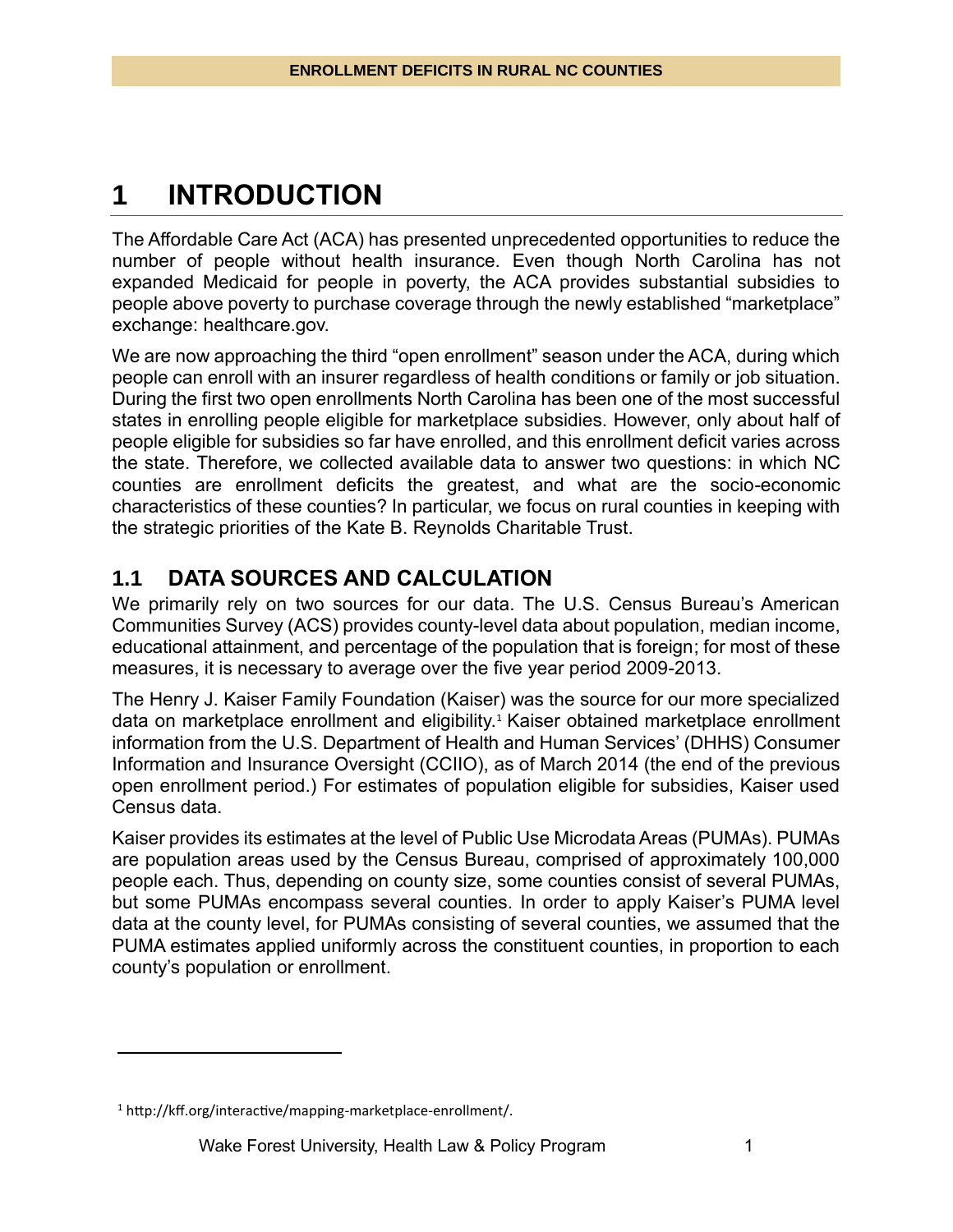# **2 ENROLLMENT DEFICITS IN RURAL COUNTIES**

As shown in Table 1, North Carolina's 100 counties divide into 80 that are rural, accounting for 42% of the state's population, 14 suburban, accounting for 25% of the population, and 6 urban accounting for 33% of the population. Statewide, about half (51%) of people estimated to be eligible for subsidized coverage through the marketplace exchange had enrolled by the end of the 2014 open enrollment period; the other half constitute what we call the "enrollment deficit."<sup>2</sup> The enrollment percentage/deficit is fairly consistent across these groupings of counties, but the enrollment deficit is about 3 percentage points greater in rural than urban counties. Moreover, because rural counties as a whole are more populous than either urban or suburban, a greater number of unenrolled eligible people live in rural counties (210,855) than in either of the other two types. For these reasons, rural counties merit special attention in considering how best to narrow the enrollment deficit.

|                                     | <b>Population</b>  | <b>Eligibles</b> | Average<br><b>Eligibles</b><br><b>Enrolled</b> | <b>Enrollment</b><br><b>Deficit</b> | Foreign<br><b>Born</b> | Median<br><b>Income</b> | Not a High<br><b>School</b><br>Graduate |
|-------------------------------------|--------------------|------------------|------------------------------------------------|-------------------------------------|------------------------|-------------------------|-----------------------------------------|
| <b>Statewide</b><br>100<br>counties | 9,561,558          | 1,093,768        | 51.2%                                          | 533,758                             | 4.9%                   | \$41,524                | 20%                                     |
| <b>Urban</b><br>6 counties          | 3,143,207<br>(33%) | 395,889          | 53.3%                                          | 184,880<br>(35% of total)           | 10.8%                  | \$52,382                | 15%                                     |
| <b>Suburban</b><br>14<br>counties   | 2,401,612<br>(25%) | 277,010          | 50.2%                                          | 137,951<br>(26% of total)           | 6.7%                   | \$47,409                | 18%                                     |
| <b>Rural</b><br>80<br>counties      | 4,016,739<br>(42%) | 420,869          | 49.9%                                          | 210,855<br>(39% of total)           | 4.2%                   | \$39,679                | 21%                                     |

#### **Table 1: Enrollment Deficits and Population Characteristics, by County Type**

Note: Figures to the right of the black bar apply to the county as a whole (and not just those enrolled or eligible).

Table 1 shows averages of some key demographic characteristics that might affect enrollment efforts in different types of counties. Income and education levels are noticeably lower in rural than in urban or suburban counties. Enrolling in the marketplace is not a simple process to understand or to accomplish. Those with lower education may find it more difficult to complete this process. Also, those with lower income may face

 $\overline{a}$ 

 $<sup>2</sup>$  The enrollment percentage represents the percent of eligibles enrolled, and the enrollment deficit is the</sup> number (or percentage) of eligibles not enrolled.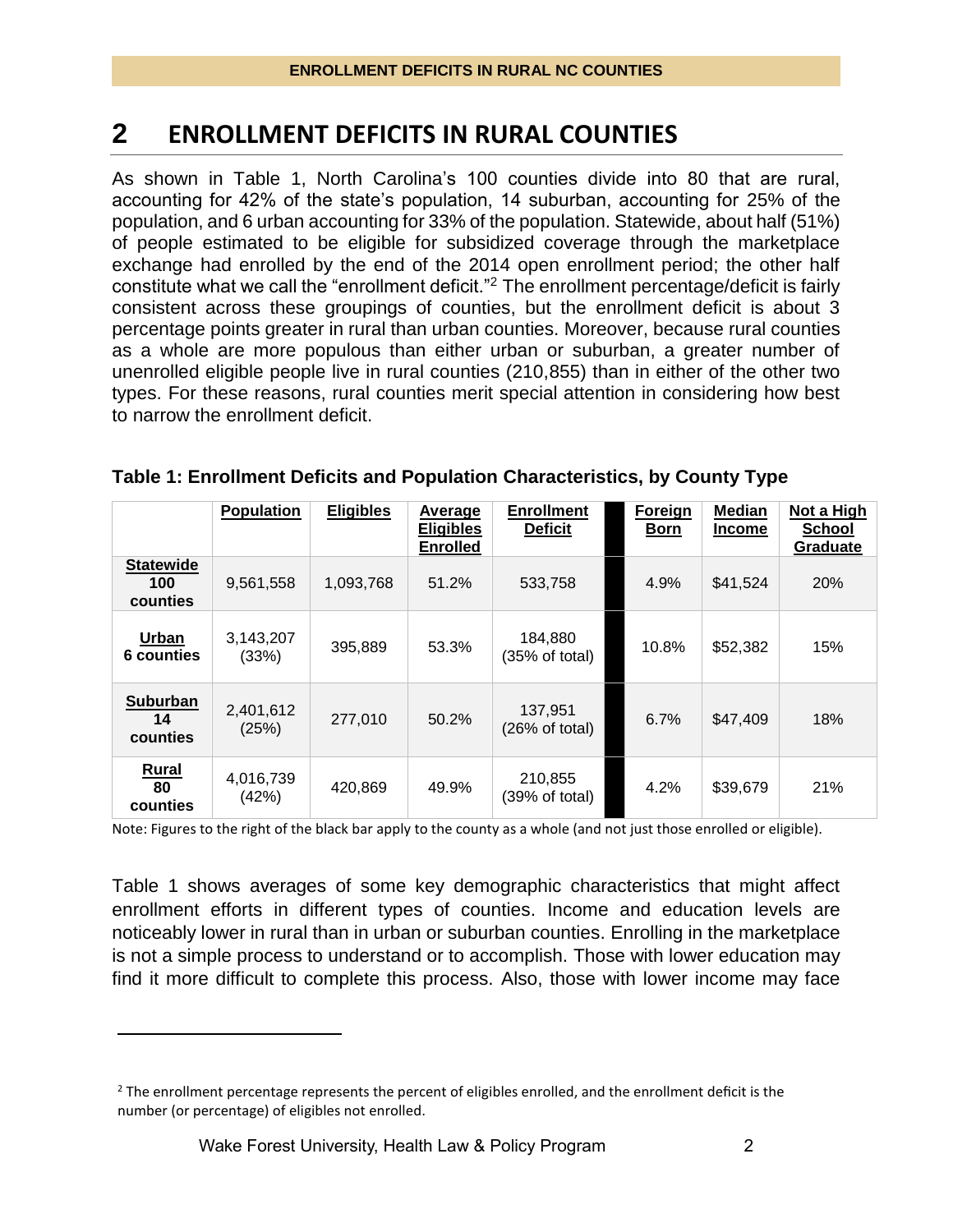more transportation difficulty in meeting with an insurance agent or enrollment assister, especially those living in areas that lack public transportation.

Another potential difficulty is language or cultural barriers among foreign-born residents. Many foreign-born residents are citizens and so are potentially eligible, but so too are noncitizen legal immigrants. We lack precise measures of these categories of immigrants, but the proportion of the population born outside the country is a reasonable proxy for where eligible immigrant groups are clustered. Table 1 shows that, on the whole, rural counties have a lower concentration of foreign-born residents (4.2%) than do urban (10.8%) or suburban (6.7%) counties. However, as shown in Table 4 in the Appendix, this low concentration is hardly uniform – ranging from less than one percent to over ten percent among rural counties. Moreover, low concentration can also present special difficulties, where this indicates the absence of an identified immigrant community with developed social resources and institutions that can provide the more specialized enrollment assistance required.

# **3 FACTORS ASSOCIATED WITH RURAL ENROLLMENT DEFICITS**

Appendix Table 4 also reveals a substantial variation among rural counties in the size of their enrollment deficits. Although the rural enrollment average is within one percentage point of the statewide average, the enrollment deficit ranges from almost two-thirds of those eligible for marketplace subsidies in some rural counties, to less than one third in other rural counties. To better understand the situation in these different groupings of rural counties, Table 2 shows group averages for the 31 rural counties whose enrollment gap is better than average, the 44 counties where the gap is 2% below average, the 27 counties that are 5% below average, and the five counties that are 10% below average. Table 3 gives further breakdown for the latter group, showing population characteristics for each of the five counties where the enrollment deficit exceeds 60 percent.

Tables 2 and 3 show that enrollment deficits among rural counties are associated with several, but not all, of the demographic factors one might expect. Notably, lower enrollment is not strongly associated with county size. Differences in average county population are not great among the groupings shown (Table 2), and the differences that exist contradict the notion that enrollment is more difficult in less populous counties. This is further confirmed by Table 3, where county size ranges from 10,000 to over 1000,000.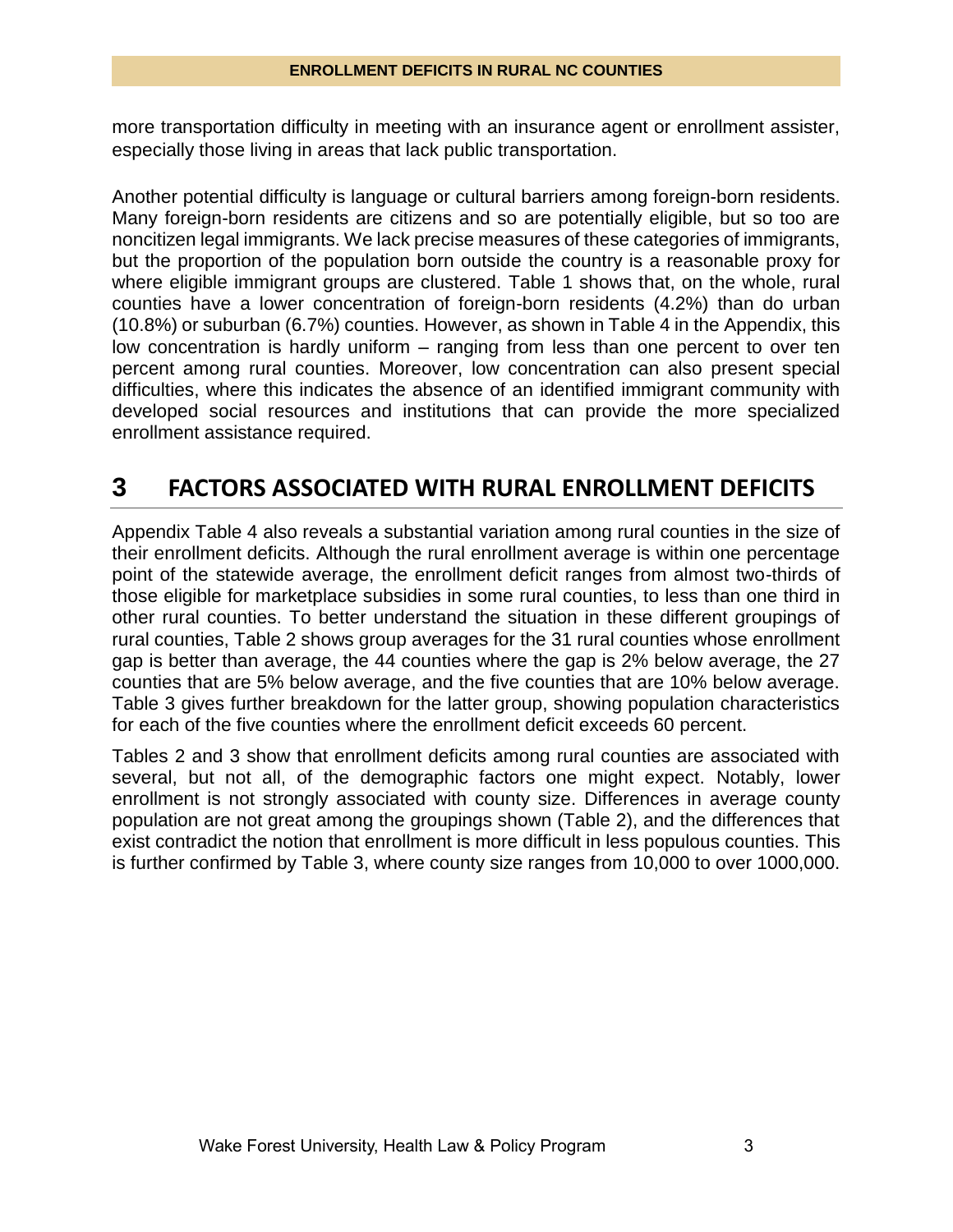| <u>Rural</u><br><b>Enrollment</b><br><b>Deficit</b>   | <u>Average</u><br><b>County</b><br><b>Population</b> | Total<br><b>Eligible</b> | <b>Foreign</b><br>Born | <b>Uninsured</b><br>Rate, 2013 | Median<br><b>Income</b> | Not a High<br>School<br>Graduate |
|-------------------------------------------------------|------------------------------------------------------|--------------------------|------------------------|--------------------------------|-------------------------|----------------------------------|
| <b>Counties Better</b><br>than Average<br>(31)        | 49.720                                               | 160,886                  | 3.9%                   | 21%                            | 38,315                  | <b>20%</b>                       |
| <b>Counties</b><br>2%<br><b>Below Average</b><br>(44) | 51,412                                               | 245,070                  | 4.5%                   | <b>20%</b>                     | \$40,542                | 20%                              |
| 5%<br><b>Counties</b><br><b>Below Average</b><br>(27) | 62,938                                               | 178,195                  | 5.4%                   | 20%                            | \$39,811                | 21%                              |
| Counties 10%<br><b>Below Average</b><br>(5)           | 62,953                                               | 34,137                   | 7.2%                   | 23%                            | \$36,929                | 22%                              |

#### **Table 2: Rural Population Characteristics by Extent of Enrollment Deficit**

#### **Table 3: Characteristics of Five Rural Counties with Greatest Enrollment Deficits**

|                          | Total<br>Population | Total<br><b>Eligible</b> | Foreign<br><b>Born</b> | <b>Uninsured</b><br>Rate | <b>Median</b><br><b>Income</b> | Not a High<br><b>School</b><br>Graduate |
|--------------------------|---------------------|--------------------------|------------------------|--------------------------|--------------------------------|-----------------------------------------|
| <b>Sampson</b><br>County | 63,540              | 7,703                    | 9.0%                   | 23%                      | \$36,496                       | 22%                                     |
| <b>Duplin</b><br>County  | 58,728              | 6,688                    | 12.5%                  | 26%                      | \$34,433                       | 24%                                     |
| <b>Wayne</b><br>County   | 122,907             | 11,354                   | 6.80                   | 20%                      | \$41,731                       | 20%                                     |
| Lenoir<br>County         | 59,439              | 6,877                    | 3.5%                   | 21%                      | \$35,770                       | 25%                                     |
| <b>Jones</b><br>County   | 10,153              | 1,516                    | 4.1%                   | 21%                      | \$36,213                       | 19%                                     |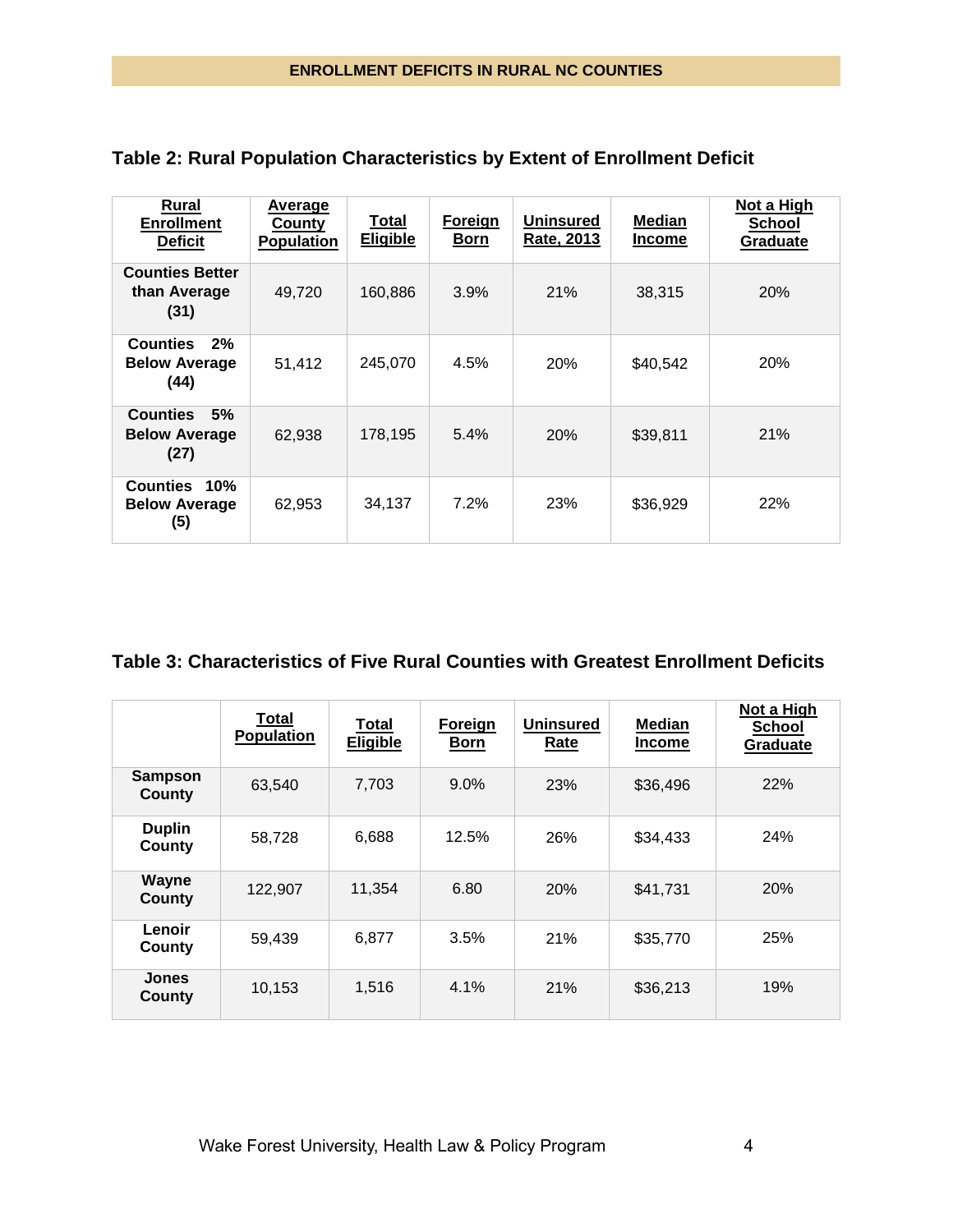More telling is population percentage that is foreign born. Table 2 shows a distinct gradient in concentration of foreign-born population associated with larger enrollment deficits – suggesting that language and cultural barriers are an issue.

Other socio-demographic factors align as expected with enrollment deficits only for the rural counties with enrollment deficits that are 10 percent greater than the average. For that group of five counties, we see that income and education are lower than in the other groupings. Also, the percentage of people uninsured just prior to the Affordable Care Act taking effect was somewhat higher in those five counties. Otherwise, it appears from these data that the other groupings of rural counties face similar socio-economic challenges, on average.

Table 4 in the Appendix provides similar detail about each of the state's 80 rural counties, in order to help evaluate where it might be most beneficial to target enrollment assistance, and what the nature of enrollment barriers might be. This Table also indicates which rural counties are served by either a Federally Qualified Health Center (FQHC, also called community health centers), or (as of 2014) by a full service free clinic (one that provides a normal range of primary care services with language interpreters and is open at least 20 hours or 4 days a week). These are "safety net" institutions serving uninsured people, many of whom are likely to be eligible. Therefore, they have been, and can be, effective locations for enrollment outreach and assistance. In counties that lack these safety net institutions, other social service agencies or outreach strategies should be considered.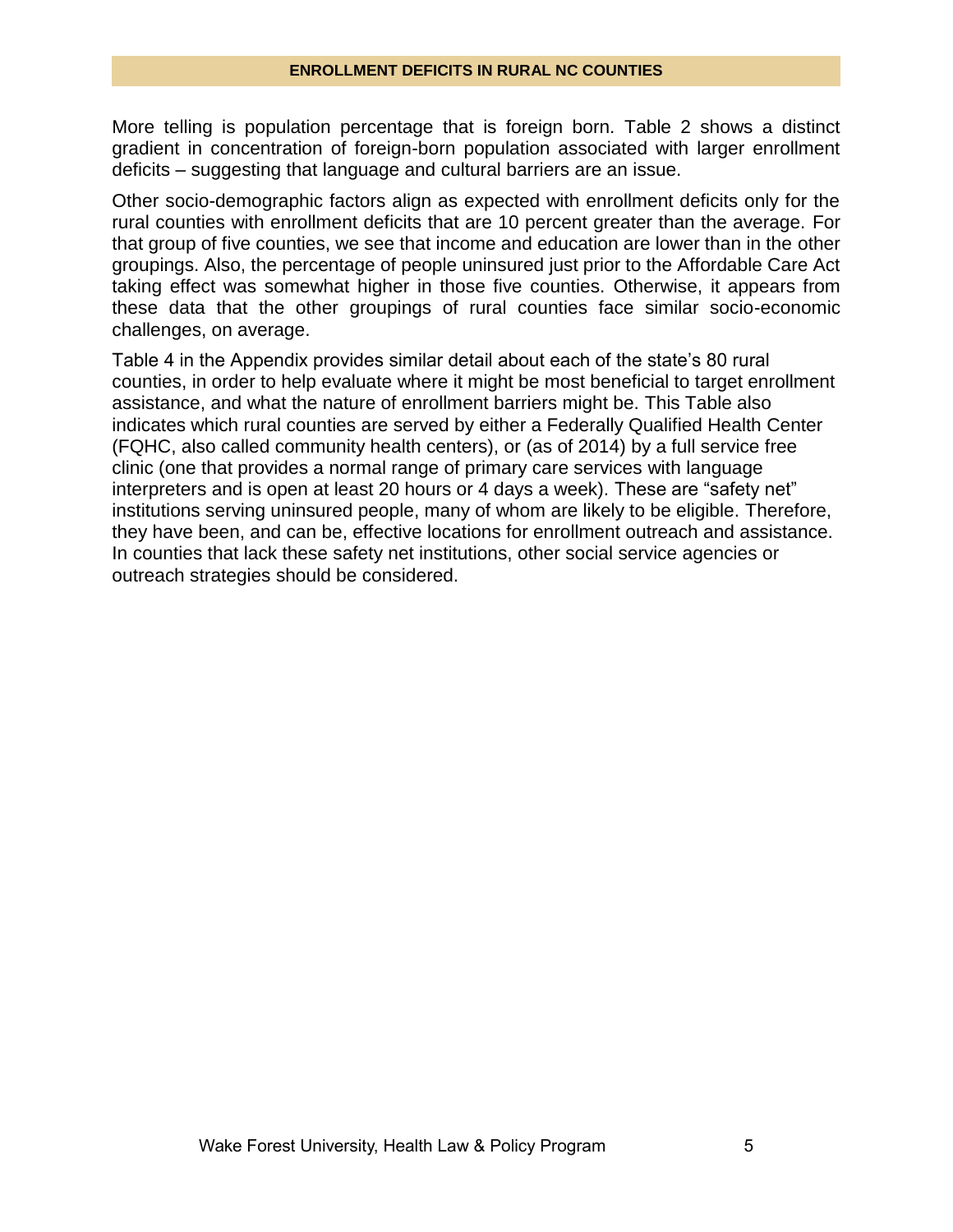#### **APPENDIX**

#### **Table 4: Enrollment Deficits and Population Characteristics in Rural NC Counties**

| County     | Population | <b>Enrolled</b> | <b>Eligible for</b> | % of                                | <b>Foreig</b> | <b>Uninsured</b> | <b>Median</b> | Not a High                | Served by   | <b>Full Service</b> |
|------------|------------|-----------------|---------------------|-------------------------------------|---------------|------------------|---------------|---------------------------|-------------|---------------------|
|            | (2010)     |                 | <b>Subsidies</b>    | <b>Eligibles</b><br><b>Enrolled</b> | n Born        | (2013)           | <b>Income</b> | <b>School</b><br>Graduate | <b>FQHC</b> | <b>Free Clinic</b>  |
|            |            |                 |                     |                                     |               |                  |               |                           |             |                     |
| Jones      | 10,153     | 528             | 1,516               | 34.8%                               | 4.1%          | 22%              | \$36,213      | 19%                       | Yes         | Yes                 |
| Lenoir     | 59,439     | 2,396           | 6,877               | 34.8%                               | 3.5%          | 20%              | \$35,770      | 25%                       | Yes         |                     |
| Wayne      | 122,907    | 4,326           | 11,354              | 38.1%                               | 6.8%          | 20%              | \$41,731      | 20%                       | Yes         | Yes                 |
| Duplin     | 58,728     | 2,608           | 6,688               | 39.0%                               | 12.5%         | 28%              | \$34,433      | 24%                       | Yes         |                     |
| Sampson    | 63,540     | 3,004           | 7,703               | 39.0%                               | 9.0%          | 24%              | \$36,496      | 22%                       | Yes         |                     |
| Greene     | 21,384     | 905             | 2,150               | 42.1%                               | 7.5%          | 24%              | \$40,853      | 23%                       | Yes         |                     |
| Wilson     | 81,359     | 4,098           | 9,735               | 42.1%                               | 7.1%          | 22%              | \$39,204      | 27%                       | Yes         |                     |
| Chatham    | 63,821     | 3,729           | 8,776               | 42.5%                               | 10.6%         | 20%              | \$57,091      | 24%                       | Yes         |                     |
| Lee        | 57,951     | 2,767           | 6,512               | 42.5%                               | 11.7%         | 22%              | \$44,819      | 22%                       |             |                     |
| Craven     | 103,908    | 4,516           | 10,601              | 42.6%                               | 4.7%          | 18%              | \$47,141      | 14%                       | Yes         |                     |
| Hoke       | 47,466     | 2,110           | 4,856               | 43.5%                               | 5.3%          | 22%              | \$45,489      | 25%                       | Yes         |                     |
| Richmond   | 46,659     | 1,885           | 4,338               | 43.5%                               | 4.2%          | 22%              | \$32,384      | 31%                       |             |                     |
| Scotland   | 36,100     | 1,564           | 3,599               | 43.5%                               | 2.0%          | 19%              | \$29,592      | 25%                       | Yes         |                     |
| Onslow     | 179,471    | 5,887           | 13,502              | 43.6%                               | 4.5%          | 16%              | \$45,450      | 9%                        | Yes         |                     |
| Davie      | 41,321     | 2,201           | 4,985               | 44.2%                               | 4.1%          | 18%              | \$50,139      | 19%                       |             | Yes                 |
| Yadkin     | 38,425     | 1,859           | 4,210               | 44.2%                               | 6.0%          | 21%              | \$40,371      | 20%                       |             | Yes                 |
| Alexander  | 37,239     | 2,180           | 4,893               | 44.6%                               | 2.4%          | 20%              | \$40,637      | 16%                       |             |                     |
| Caldwell   | 82,998     | 4,305           | 9,662               | 44.6%                               | 2.7%          | 19%              | \$34,357      | 22%                       | Yes         | Yes                 |
| Montgomery | 27,826     | 1,081           | 2,422               | 44.6%                               | 8.6%          | 23%              | \$31,830      | 23%                       | Yes         |                     |
| Moore      | 88,569     | 5,137           | 11,509              | 44.6%                               | 5.5%          | 19%              | \$49,544      | 20%                       |             | Yes                 |
| Edgecombe  | 56,539     | 2,503           | 5,489               | 45.6%                               | 2.4%          | 19%              | \$33,960      | 23%                       | Yes         |                     |
| Nash       | 95,938     | 4,732           | 10,378              | 45.6%                               | 4.8%          | 18%              | \$43,084      | 24%                       | Yes         |                     |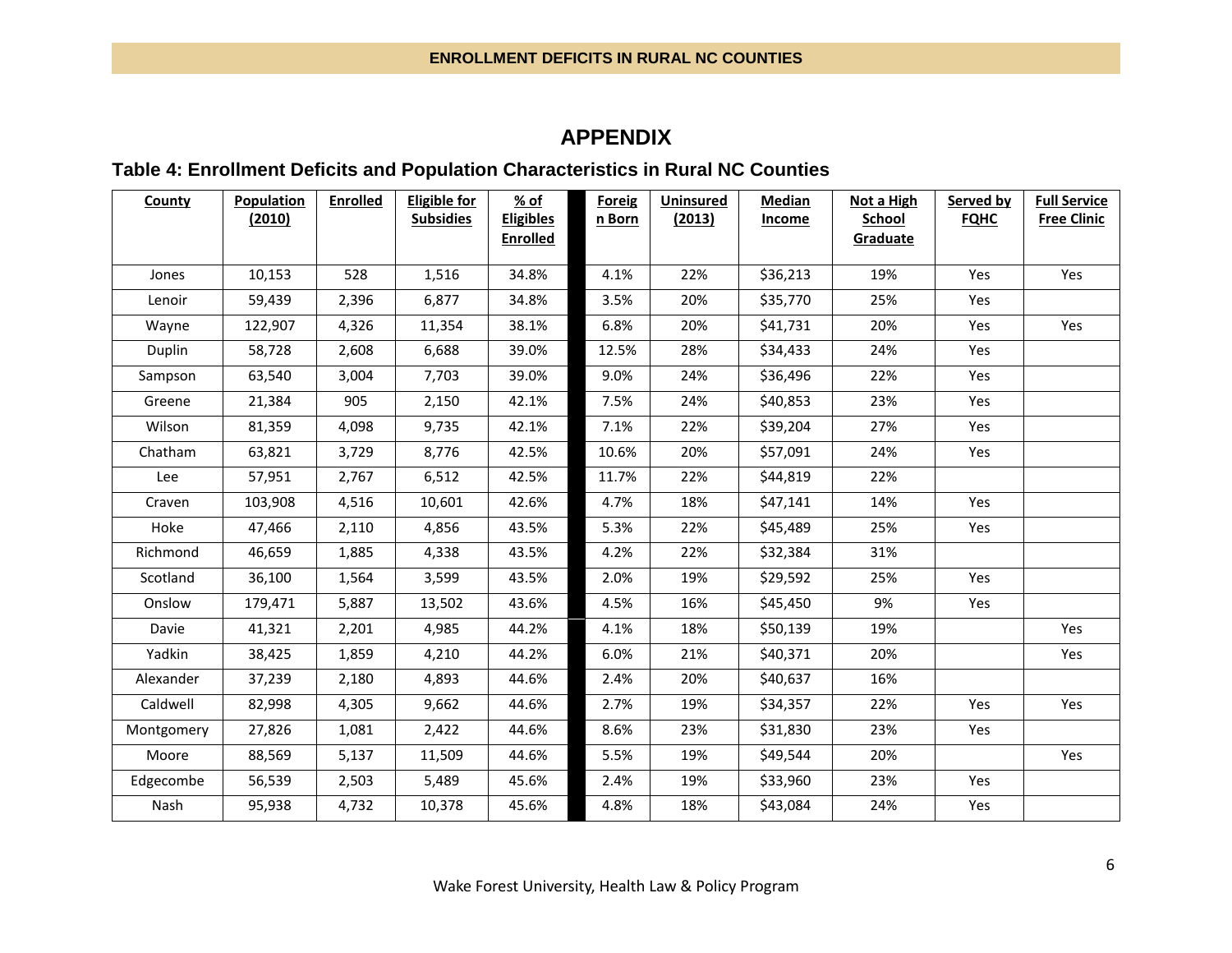#### **ENROLLMENT DEFICITS IN RURAL NC COUNTIES**

| County       | <b>Population</b> | <b>Enrolled</b> | <b>Eligible for</b> | % of                     | <b>Foreig</b> | <b>Uninsured</b> | <b>Median</b> | Not a High      | Served by   | <b>Full Service</b> |
|--------------|-------------------|-----------------|---------------------|--------------------------|---------------|------------------|---------------|-----------------|-------------|---------------------|
|              | (2010)            |                 | <b>Subsidies</b>    | <b>Eligibles</b>         | n Born        | (2013)           | <b>Income</b> | <b>School</b>   | <b>FQHC</b> | <b>Free Clinic</b>  |
| Halifax      | 54,562            | 2,453           | 5,370               | <b>Enrolled</b><br>45.7% | 1.8%          | 19%              | \$32,329      | Graduate<br>29% | Yes         |                     |
| Hertford     | 24,643            | 842             | 1,843               | 45.7%                    | 3.9%          | 19%              | \$33,406      | 19%             | Yes         |                     |
|              | 22,040            | 743             | 1,627               | 45.7%                    | 1.1%          | 17%              | \$31,433      | 18%             | Yes         |                     |
| Northampton  |                   |                 |                     |                          |               |                  |               |                 |             |                     |
| Stanly       | 60,595            | 3,141           | 6,866               | 45.7%                    | 2.9%          | 19%              | \$42,518      | 19%             |             |                     |
| Harnett      | 115,733           | 4,918           | 10,734              | 45.8%                    | 5.9%          | 20%              | \$44,625      | 16%             | Yes         |                     |
| Graham       | 8,875             | 472             | 1,027               | 45.9%                    | 1.8%          | 25%              | \$33,903      | 24%             | Yes         | Yes                 |
| Haywood      | 58,935            | 3,624           | 7,888               | 45.9%                    | 2.7%          | 19%              | \$41,557      | 24%             | Yes         |                     |
| Madison      | 33,938            | 1,517           | 3,302               | 45.9%                    | 2.1%          | 20%              | \$37,892      | 19%             | Yes         |                     |
| Swain        | 13,988            | 817             | 1,778               | 45.9%                    | 2.0%          | 23%              | \$36,094      | 19%             |             | Yes                 |
| Camden       | 10,003            | 379             | 823                 | 46.1%                    | 2.6%          | 16%              | \$56,607      | 22%             |             | Yes                 |
| Chowan       | 14,759            | 661             | 1,435               | 46.1%                    | 3.4%          | 18%              | \$34,420      | 20%             | Yes         | Yes                 |
| Currituck    | 23,643            | 1,370           | 2,975               | 46.1%                    | 3.0%          | 18%              | \$57,159      | 20%             |             | Yes                 |
| Gates        | 12,207            | 336             | 730                 | 46.1%                    | 1.0%          | 18%              | \$46,592      | 12%             | Yes         | Yes                 |
| Pasquotank   | 40,733            | 1,494           | 3,244               | 46.1%                    | 3.3%          | 18%              | \$46,053      | 14%             | Yes         |                     |
| Perquimans   | 13,495            | 523             | 1,136               | 46.1%                    | 1.7%          | 18%              | \$43,709      | 22%             |             | Yes                 |
| Johnston     | 169,735           | 8,695           | 18,691              | 46.5%                    | 7.9%          | 20%              | \$49,711      | 24%             | Yes         |                     |
| Transylvania | 33,094            | 2,366           | 4,964               | 47.7%                    | 2.6%          | 21%              | \$41,781      | 12%             | Yes         |                     |
| Ashe         | 27,291            | 1,951           | 4,048               | 48.2%                    | 4.1%          | 23%              | \$35,951      | 26%             | Yes         | Yes                 |
| Avery        | 17,755            | 1,421           | 2,948               | 48.2%                    | 3.7%          | 25%              | \$36,969      | 14%             | Yes         | Yes                 |
| Mitchell     | 15,546            | 1,144           | 2,374               | 48.2%                    | 1.9%          | 20%              | \$37,680      | 15%             | Yes         |                     |
| Watauga      | 51,041            | 3,345           | 6,940               | 48.2%                    | 3.5%          | 20%              | \$34,293      | 2%              | Yes         | Yes                 |
| Yancey       | 17,794            | 1,239           | 2,571               | 48.2%                    | 3.0%          | 24%              | \$38,579      | 12%             |             |                     |
| Caswell      | 23,695            | 1,070           | 2,156               | 49.6%                    | 1.5%          | 19%              | \$35,315      | 25%             | Yes         |                     |
| Granville    | 60,063            | 2,572           | 5,182               | 49.6%                    | 4.7%          | 18%              | \$49,852      | 32%             |             |                     |
| Person       | 39,461            | 2,033           | 4,096               | 49.6%                    | 2.7%          | 18%              | \$42,317      | 22%             | Yes         |                     |
| Jackson      | 40,338            | 1,735           | 3,480               | 49.9%                    | 4.4%          | 26%              | \$36,951      | 7%              | Yes         |                     |

Wake Forest University, Health Law & Policy Program 7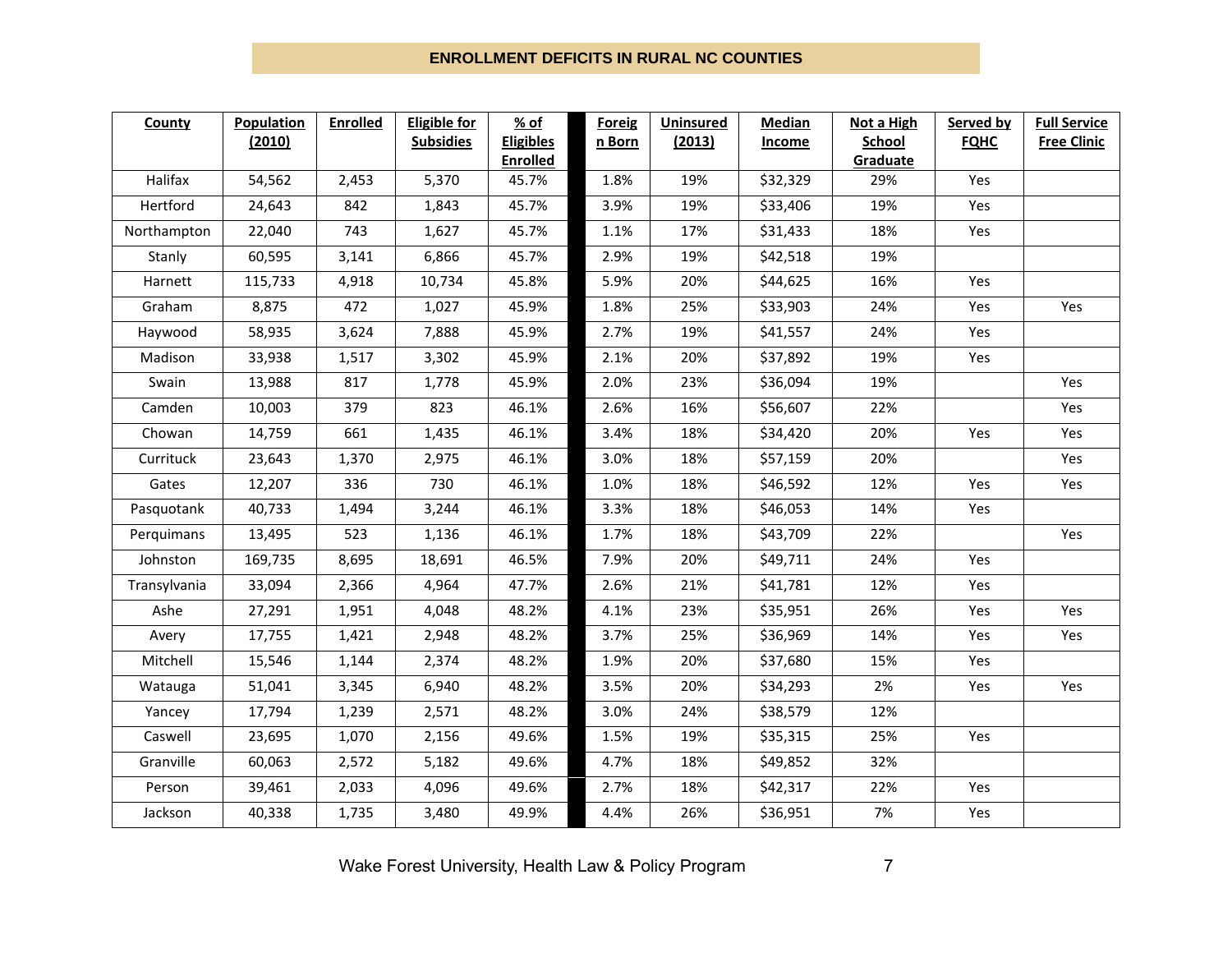#### **ENROLLMENT DEFICITS IN RURAL NC COUNTIES**

| County        | <b>Population</b> | Enrolled | <b>Eligible for</b> | % of                     | Foreig | <b>Uninsured</b> | <b>Median</b> | Not a High      | Served by   | <b>Full Service</b> |
|---------------|-------------------|----------|---------------------|--------------------------|--------|------------------|---------------|-----------------|-------------|---------------------|
|               | (2010)            |          | <b>Subsidies</b>    | <b>Eligibles</b>         | n Born | (2013)           | <b>Income</b> | School          | <b>FQHC</b> | <b>Free Clinic</b>  |
| Anson         | 26,908            | 1,207    | 2,364               | <b>Enrolled</b><br>51.0% | 2.7%   | 18%              | \$33,870      | Graduate<br>25% | Yes         |                     |
|               |                   |          |                     |                          |        |                  |               |                 |             |                     |
| Brunswick     | 107,992           | 7,496    | 14,345              | 52.3%                    | 4.1%   | 20%              | \$46,438      | 18%             | Yes         | Yes                 |
| Warren        | 20,931            | 901      | 1,698               | 53.1%                    | 2.1%   | 22%              | \$34,285      | 22%             | Yes         |                     |
| Polk          | 20,465            | 1,280    | 2,406               | 53.2%                    | 4.2%   | 22%              | \$44,745      | 15%             | Yes         |                     |
| Rutherford    | 67,772            | 3,651    | 6,863               | 53.2%                    | 2.6%   | 20%              | \$36,334      | 28%             | Yes         |                     |
| Cherokee      | 27,436            | 1,590    | 2,957               | 53.8%                    | 2.4%   | 22%              | \$34,432      | 16%             |             | Yes                 |
| Clay          | 10,594            | 711      | 1,322               | 53.8%                    | 3.2%   | 22%              | \$38,828      | 17%             |             | Yes                 |
| Macon         | 45,016            | 2,557    | 4,755               | 53.8%                    | 5.5%   | 25%              | \$35,297      | 19%             | Yes         | Yes                 |
| <b>Burke</b>  | 90,771            | 4,064    | 7,465               | 54.4%                    | 5.1%   | 20%              | \$37,263      | 31%             | Yes         | Yes                 |
| McDowell      | 24,501            | 2,250    | 4,133               | 54.4%                    | 3.2%   | 19%              | \$35,111      | 17%             |             |                     |
| Randolph      | 141,960           | 7,771    | 14,027              | 55.4%                    | 6.7%   | 20%              | \$41,208      | 19%             | Yes         | Yes                 |
| Cleveland     | 98,050            | 4,648    | 8,297               | 56.0%                    | 2.1%   | 18%              | \$38,989      | 18%             |             |                     |
| Bladen        | 35,229            | 1,879    | 3,341               | 56.2%                    | 5.0%   | 22%              | \$30,164      | 29%             | Yes         |                     |
| Columbus      | 57,994            | 2,964    | 5,271               | 56.2%                    | 2.9%   | 22%              | \$35,761      | 25%             | Yes         | Yes                 |
| Beaufort      | 47,820            | 3,459    | 5,746               | 60.2%                    | 4.8%   | 19%              | \$40,429      | 22%             | Yes         |                     |
| Carteret      | 66,685            | 4,613    | 7,663               | 60.2%                    | 3.4%   | 19%              | \$46,534      | 14%             |             |                     |
| Pamlico       | 13,124            | 727      | 1,208               | 60.2%                    | 3.7%   | 20%              | \$43,853      | 16%             | Yes         | Yes                 |
| Franklin      | 60,848            | 3,578    | 5,917               | 60.5%                    | 4.6%   | 20%              | \$41,696      | 23%             | Yes         |                     |
| Vance         | 45,426            | 2,362    | 3,906               | 60.5%                    | 4.0%   | 20%              | \$34,987      | 33%             | Yes         | Yes                 |
| Alleghany     | 11,163            | 765      | 1,262               | 60.6%                    | 5.3%   | 30%              | \$35,170      | 21%             | Yes         |                     |
| Surry         | 73,694            | 3,871    | 6,387               | 60.6%                    | 5.5%   | 22%              | \$35,641      | 22%             |             |                     |
| Wilkes        | 69,287            | 4,030    | 6,650               | 60.6%                    | 3.3%   | 22%              | \$33,159      | 24%             |             | Yes                 |
| Robeson       | 134,473           | 9,883    | 15,710              | 62.9%                    | 5.6%   | 27%              | \$29,806      | 26%             | Yes         |                     |
| Pender        | 52,433            | 3,486    | 5,466               | 63.8%                    | 3.7%   | 22%              | \$44,524      | 28%             | Yes         | Yes                 |
| <b>Bertie</b> | 21,250            | 816      | 1,208               | 67.5%                    | 0.8%   | 18%              | \$30,768      | 33%             | Yes         |                     |
| Dare          | 34,015            | 3,785    | 5,605               | 67.5%                    | 5.5%   | 22%              | \$55,481      | 26%             |             | Yes                 |

Wake Forest University, Health Law & Policy Program 8